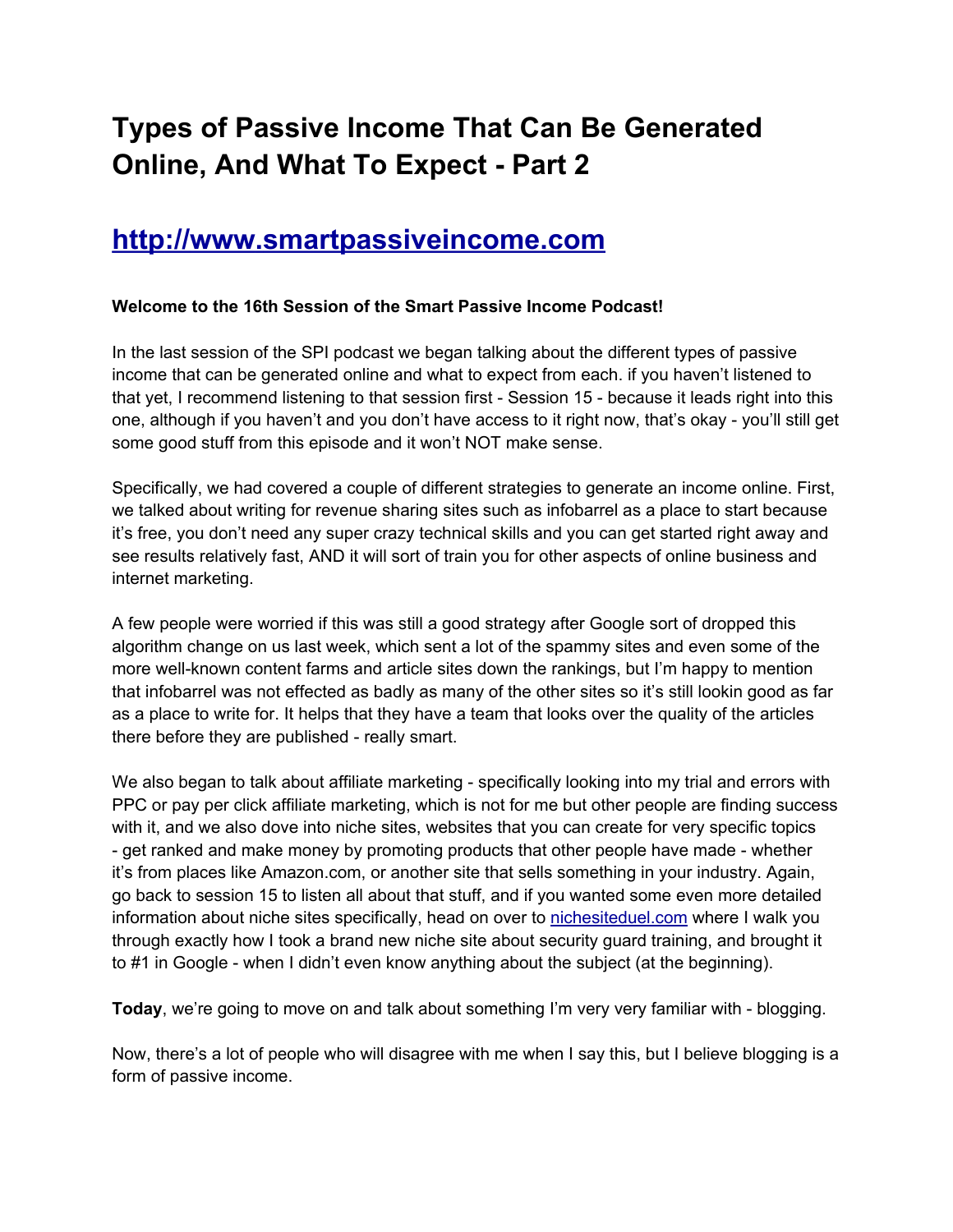Yes, it takes a long time to create a blog and get it to a point where you can make money, and yes - even when you get to that point you still have to keep up with it - and yes - it's **a lot of work**. I know this, because most of my time doing things online - with all of the other businesses I have - iphone apps, my study guides at greenexamacademy.com, affiliate marketing, niche sites, plugins, articles, etc. - the work I do for The Smart Passive Income Blog is what I work on the most, by far. Everything else is pretty much hands off now that they are running on semiautopilot or fully automated - but blogging - man. It takes a lot of work.

So, why do I say it's a form of passive income?

Well, two things to consider here about blogging:

1) When you write a post on your blog, and maybe you put some affiliate links in there - or even maybe you don't. Every time you write a blog post, that post becomes a potential vehicle for income. Maybe not directly on it, but the effect it could have on any readers could eventually lead to some sort of transaction. And the thing is, once you post it, it's there on the web for good. People can come back to those old posts of yours - those income vehicles - at any time. Maybe they searched through your blog and found it. Maybe you linked to it from a newer blog post. Maybe they found it from entering a long-tail keyword into a Google Search field. Once you post something, it's an opportunity that is always going to be there - and that's why sometimes the more you write, the better. Obviously, you want to write good, quality and relevant content - because that's what people will read and that's what will rank well in Google, but the more of that kind of content you write, the more opportunities there are for people to find you and then...click on an affiliate link. Maybe the affiliate link is in your blog post - or maybe it's on your sidebar. Those links or affiliate banner ads in your sidebar - those 125x125 pixel advertisements that you see all over the web - those are passive income opportunities, and everytime someone comes to your site, those banners are there with the potential to make you money. This is how I see blogging as a form of passive income. You don't have to be **directly** there in order for a transaction to take place, you only have to...write a post, or recommend products in your posts or sidebar. You can be asleep and I can go to your site, click on an ad that sends me over to amazon, and then make a purchase and you can earn a commission again, everything was setup for me.

Of course, a successful blog is one that continually updates and produces new content, and that's the whole other side of this blogging thing that is NOT passive at all, but I think you get my point.

Here's a real life example from my blog. Maybe 6 months ago, I did a keyword research webinar. In that webinar I explained stuff about how keyword research should be done, and I also used a tool called market samurai that I said was optimal, but I recommended it because it definitely speeds things up 1000%, which it does. I did that webinar, posted it on a blog post and then published it. That was 6 months ago, and even today that post is still earning me affiliate commissions for Market Samurai. People are finding it on Google...I link to that webinar in some of my later posts and even in this podcast (i.e., if I say go to http://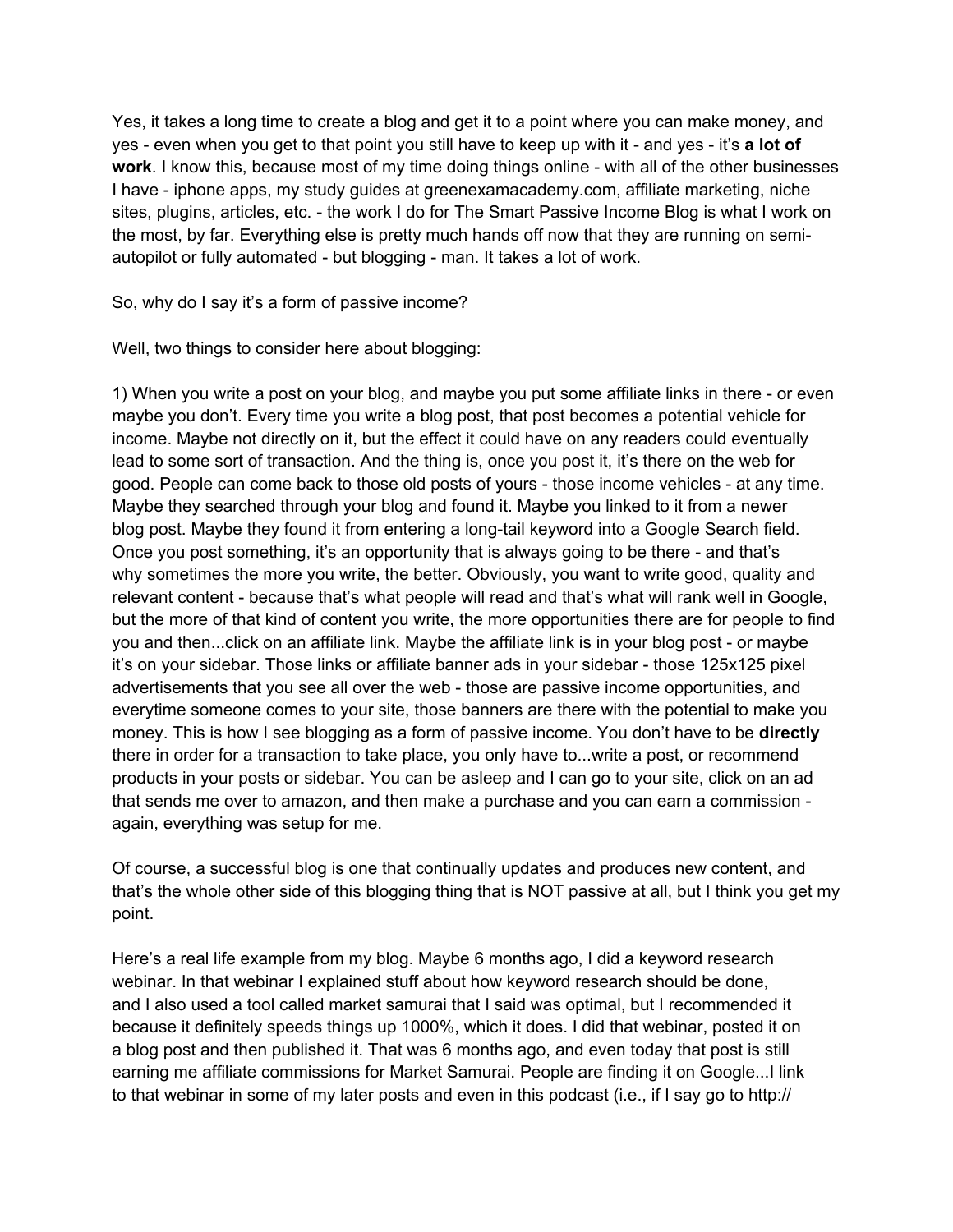www.keywordresearchwebinar.com), and people are even finding it because some people who find that webinar replay helpful, pass it along through Facebook and Twitter. Again, I did the work 6 months ago, but I'm still earning an income from it - that's pretty passive and that's on my blog.

The same with many other products that I recommend on the site, and if you check out my monthly income reports, which I post each month on the blog and reveal where every penny comes from in my online businesses, you'll see that affiliate marketing takes up a big portion of that income it was about \$15 to \$16k last month, and most of that is from blog posts that I've written and tools that I've talked about a long time ago.

2) The other thing to consider here is that a blog is a great lauching pad, a **platform** to launch several different types of passive income products.

Build a blog, grow an audience, build authority and you then have the ability to successfully launch a passive income product, such as an eBook of maybe a course or something (and we'll get into more detail about those in a second).

Many many many bloggers out there have successful worked this formula. Build a blog, talk about something people are interested in and then eventually you get to a point where people are willing to pay you for more, and of course, hopefully you'd set it up in a way that's pretty automated.

I mean, people have successfully launched consulting services and coaching programs from their blog - SPI is a prime example of this as my buddy Tyrone and I from the nichesiteduel, we launched a coaching program for how to build niche sites (at http:// www.nichesitecoaching.com). We had over 100 people sign up for the first round, and although we only took 20 because we wanted to focus on those students, it's pretty crazy because we charged \$799 for each slot - I mean this is \$16,000 that came from the authority we built on our blogs - and my point here is this, you can make good money doing things like that - coaching and those sorts of things, but it's not very passive. Tyrone and I meet a couple of times each week to discuss the syllabus for the classes and prepare our presentations, and we have our webinars each week with the students, and then there's the support and the forum group in between meetings - it's a lot of work, but really it's all worth it to me because it's so fulfilling to see people learn and make progress with their online business from the advice you give them, it's awesome and I'd gladly trade some of my free time to help others in this way. Gladly.

Ok - getting back on track, you can build a blog that then becomes a platform to launch several types of passive income products.

Before we get into those types of products, let's first go over the basics on how to setup a blog and what you can expect when you begin blogging:

First, you have the option to blog for free on a site like wordpress.com, blogger.com,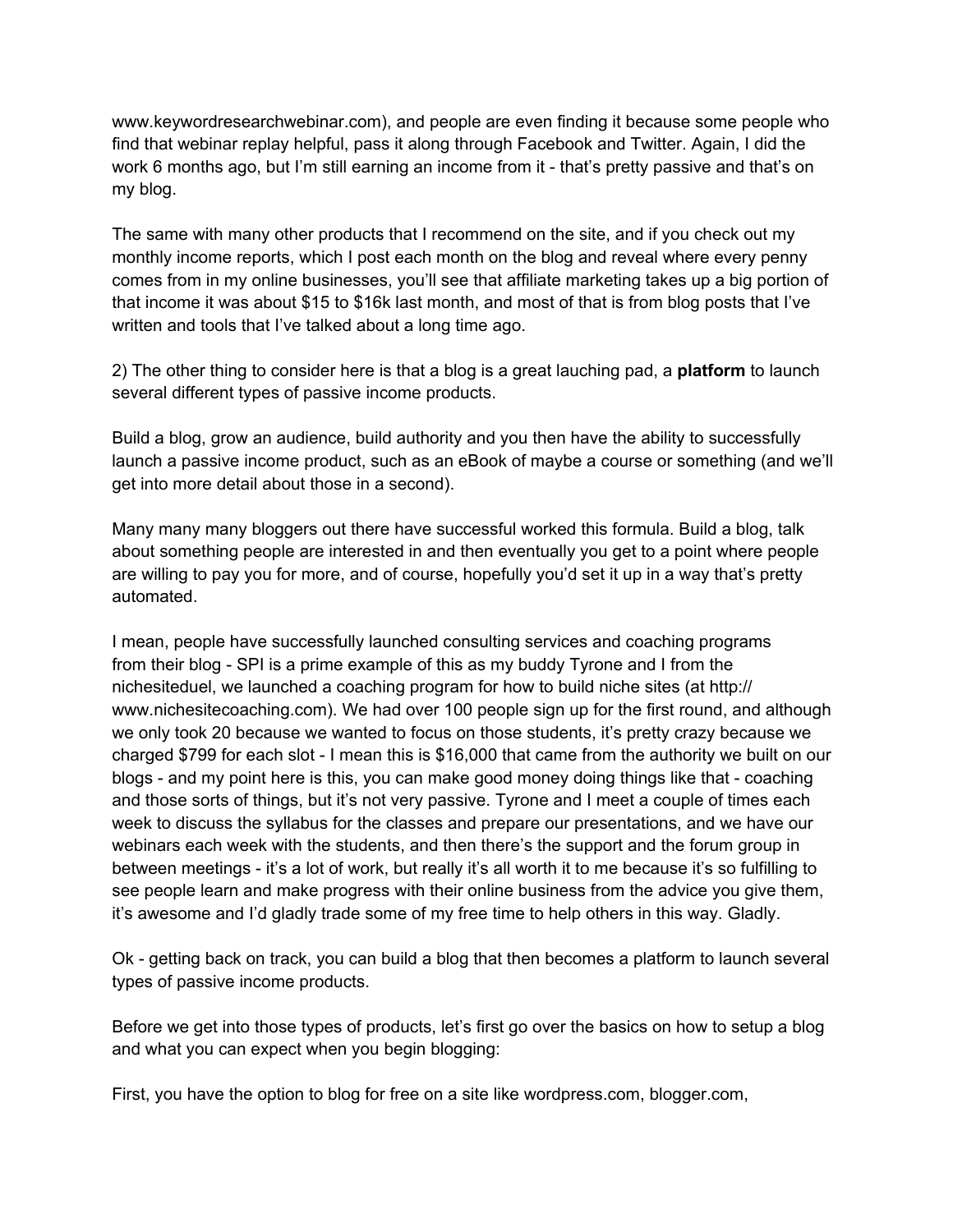tumblr.com, livejournal, typepad - there a a bunch of places you can create a blog for free and start writing like, right now. But, my issue with blogging on these places is that you lose a lot of the ability to really customize your blog, and you have to include those sites in the address of your site. For example, if I created this blog on wordpress.com, it would be http:// www.smartpassiveincome.wordpress.com. This is fine, but it looks a lot less professional and it reduces the keyword density of your url. Sure, there are some successful ones out there, like Seth Godins blog which is hosted on typepad (sethgodin.typepad.com), but seriously - we're not like Seth Godin (and if you haven't heard of him or know much about him, he's a BRILLIANT marketer who you have to read - pibk up some of his books like The Dip, Purple Cow is a good one, Tribes and Linchpin. All fantastic books. You can listen to them too if you want, although I've had a few people tell me they don't like his voice, since he reads his own audiobooks, but you can be the judge of that).

#### So this is what you should do:

1) Find a topic you're passionate about. This matters most with a blog (it matters too when selecting a niche site, but more so with a blog) because you'll be writing about this topic week after week after week. you have to imagine if you can write about this and continually write about it 5, maybe even 10 years from now. if you can't, then that's probably not a subject you want to get into. You've got to love it - and many will disagree with me and say you've got to know where the money is first, but trust me - I've tried blogging about things that the research told me was going to make me lots of money, and it didn't - not because the research was wrong, but because the research didn't know that I just didn't like was the subject was about. Love what your topic is, and do a BIT of research after that just to make sure there's a market for it. Are there other blogs out there talking about it? If so, that's probably a good sign there's a market for it - and hey, you've got some other bloggers to connect with and potentially guest post on - great!

2) Then, you've got to pick a good domain name. Typically, the domain name will match the title of your blog, but it doesn't have to. Either way though, I recommend at least trying to get some important keywords that relate to your topic in the domain name. Here's why:

With my domain name, smartpassiveincome.com, it contains my primary keyword in it - passive income. This obviously helps because immediately, based on the domain name people (and the search engines too!) understand what my site is about. But, and this is even better, when people link to me, they link to me using those keywords too (like, Pat over at Smart Passive Income - and "Smart Passive Income" is the highlighted text, or ANCHOR TEXT that points to my blog). The text in these backlinks are super important when ranking in the search engines, and so by putting the keyword in your title and domain, you're making it that much easier to rank for the keyword that you want to rank for.

You don't HAVE to do this - there are a lot of other blogs out there that rank for keywords that don't even show up in the title and domain name of the blog - but it's just a little tip that will help you bigtime if you can do it correctly.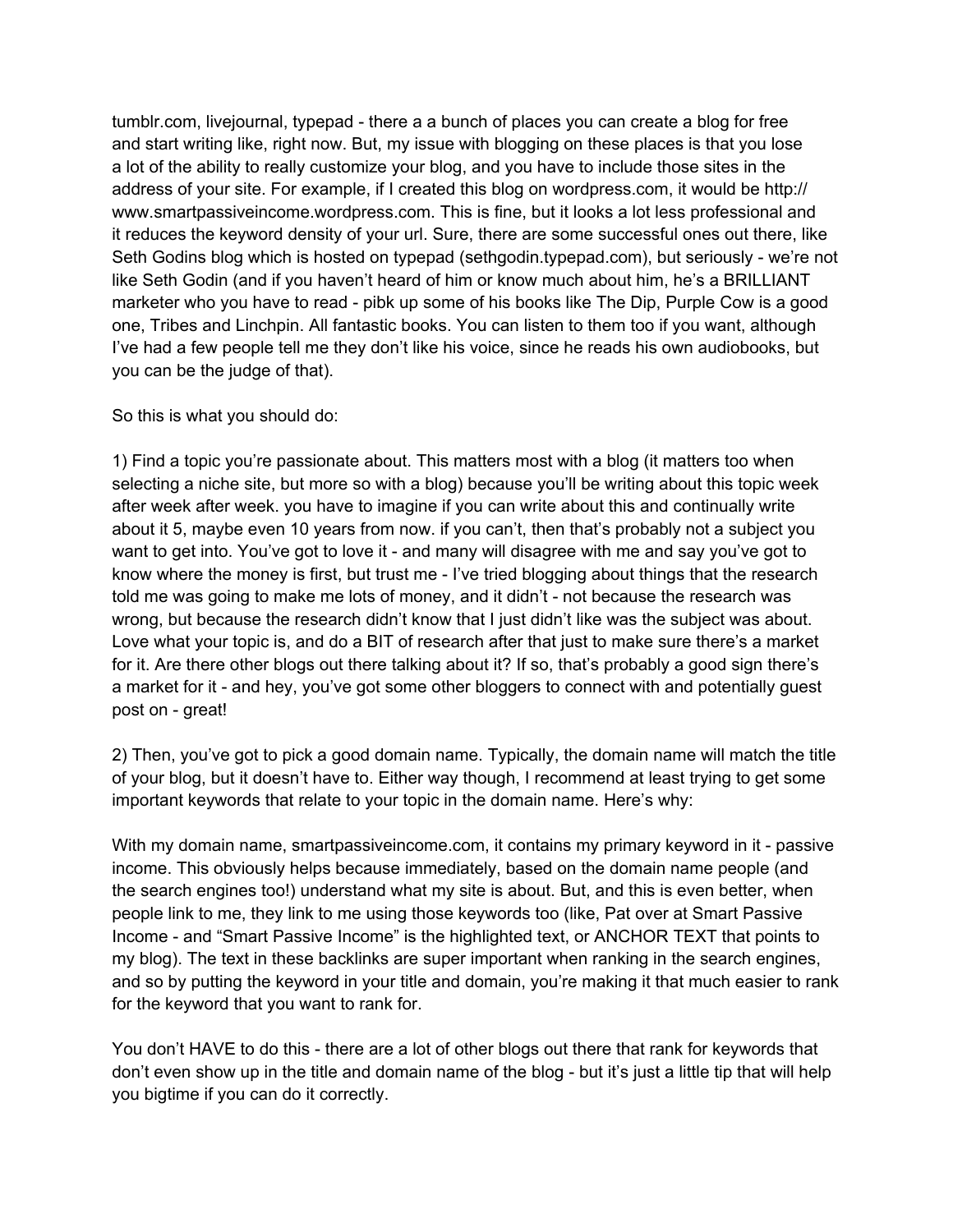To get your domain, you can go with any host that you'd like. I recommend BlueHost, which I've used for all of my sites (except SPI is now on an upgraded - VPS or Virtual Private Server to handle the recent surges of traffic - I guess that's a good problem to have though!). S o with Bluehost, you go to the site, search for your domain, if it's available you can purchase a domain and hosting package for \$6.95/month at the time of this recording. If you wanted to go through my affiliate link so I get a commission if you do choose to go through bluehost, that's be awesome and I'd really appreciate it. You can type in http://www.smartpassiveincome.com/ bluehost.

What's nice about BlueHost, and why I recommend it is because they have a 1-click Wordpress installation. This is the blogging platform that I and most other people use, and it's just one click of a button to get in installed and you can literally begin writing in less than 5 minutes after you purchase your domain and hosting package.

In fact, I created a video almost 2 years ago that shows you how to do this, and the process is exactly the same. You can find it at [http](http://www.google.com/url?q=http%3A%2F%2Fwww.smartpassiveincome.com%2F4minuteblog&sa=D&sntz=1&usg=AFQjCNGE76AFu4ExomaJOoTUv4jjKLGAWQ)://[ww](http://www.google.com/url?q=http%3A%2F%2Fwww.smartpassiveincome.com%2F4minuteblog&sa=D&sntz=1&usg=AFQjCNGE76AFu4ExomaJOoTUv4jjKLGAWQ)w.[smart](http://www.google.com/url?q=http%3A%2F%2Fwww.smartpassiveincome.com%2F4minuteblog&sa=D&sntz=1&usg=AFQjCNGE76AFu4ExomaJOoTUv4jjKLGAWQ)pas[siveincome.com/4minu](http://www.google.com/url?q=http%3A%2F%2Fwww.smartpassiveincome.com%2F4minuteblog&sa=D&sntz=1&usg=AFQjCNGE76AFu4ExomaJOoTUv4jjKLGAWQ)teblog - shows you how I created a blog and wrote my first post and included a picture within 4 minutes. That will help you get started and you can just follow along.

3) Now, I won't get into detail about how to write a post or add pictures or choose your theme and all of that stuff (the video will actually show you how to do all three of those things - again, in just 4 minutes), but here's the important stuff I want to tell you:

In order to have a successful blog, you've got to have great content. Your content - what you publish and let the world read is what matters the most.

A close second is the design of your blog. There are a gazillion blogs out there and its your job to stand out from the rest. What's nice about Wordpress is that you can just download a theme that you like - sort of like a skin that you can always change around your content later on in the future, but if you're serious I'd definitely go with a premium theme like from WooThemes.com or Pagelines.com, or even hiring someone to design a custom one for you like I did, which proved to be a very good move.

Next - just publishing content won't get you anywhere. You've got to make connections with other bloggers out there. They aren't your competitors - they are your friends! So, you will have to step out of the box a little and go and make connections. Email them, comment on their blogs and have them get to know you. Become a resource for them and chances are you'll build good relationships with them and you can both help each other along in your blogging journey. I've made some FANTASTIC relationships and connections online through the other bloggers that I know, and I'm always happy to help them out as much as I can and they've told me the same thing. You've got to do things outside of your blog to succeed too - and simply get in front of more people.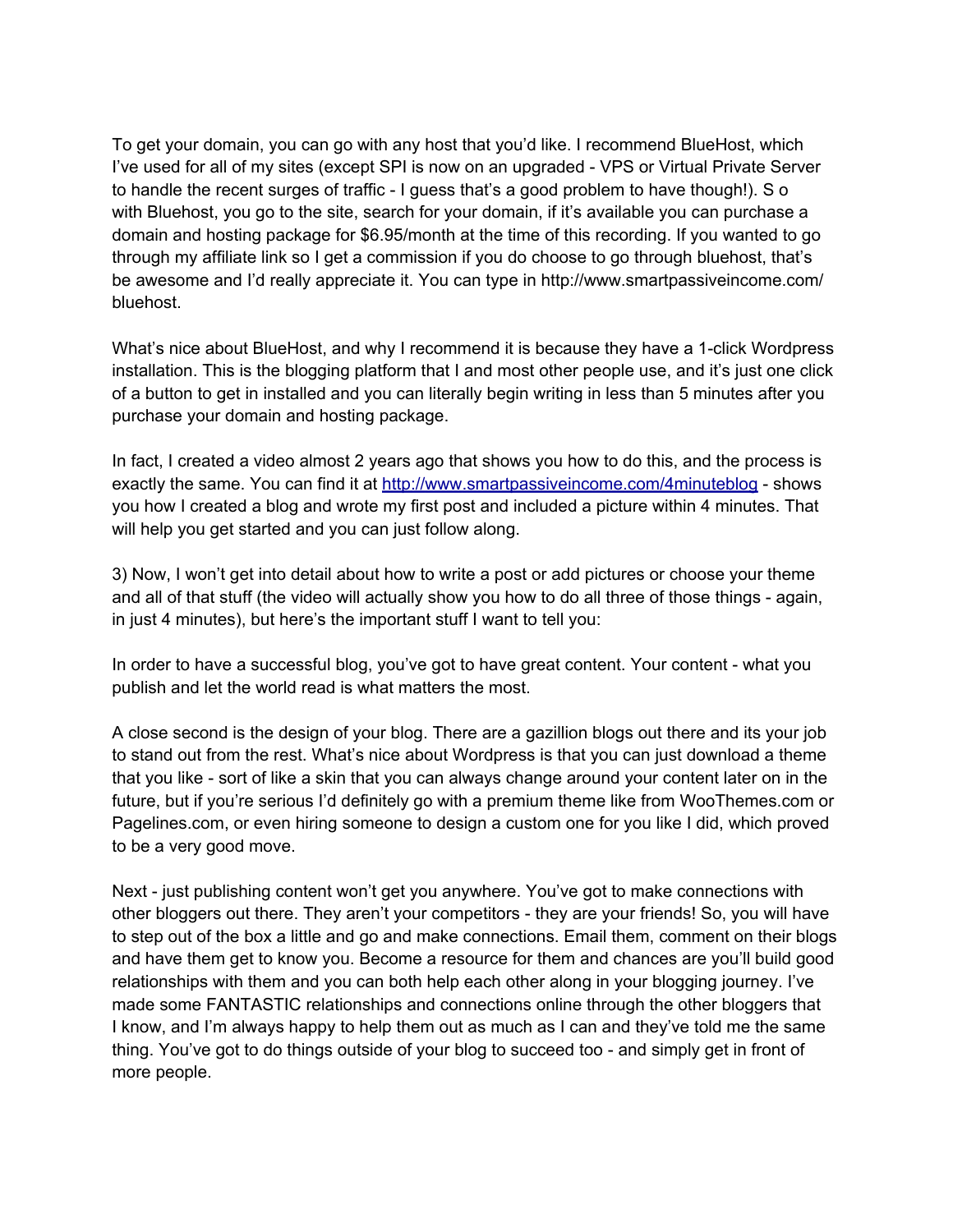Speaking of that - one of the best ways I've reached out to new audiences is by shooting YouTube videos, and also doing this podcast. I have many people email me each week telling me they've found me through YouTube or they've found me through iTunes - and it's totally awesome! Not many bloggers are going beyond their blog, so if you really want to stand out and build your authority and get to that point where you could eventually sell something if you wanted to - try these other platforms.

There is so much more I could say about blogging, but those are the most important things I can think of right now that I just wanted to tell you up front, just so you know what you can do because to be honest with you, and to be upfront with you as far as expectations are concerned - it's going to be a tough road.

Blogging is NOT an easy button - BY FAR. And things happen slowly. Slowwwwwwly.

So, after your initial surge because you're so excited about your topic and you just have so many ideas to write about and you write and write and eventually what happens is that you start to wonder. You'll wonder because there's hardly any traffic coming into your site. You're not getting found in Google and the only people reading your site is your girlfriend, or your mom so you're spending all of this time writing this brilliant content, only to have it lost as you begin to write more brilliant content. Then, you lose energy and burn out, and then you just scrap it.

This is what happens to 95% of people who start blogs! I can't confirm that number, I think that number is for people who actually start businesses, but I'd bet money that in the blogging world that failure rate is pretty close to that, and that's because people expect things to happen right away. We live in a world where we can go on the computer and find something in seconds after we do a search request. Google even tells us how fast it searches for us - you know how it says like, 10,000,000 results found in 0.0923 seconds. We are used to fast, and blogging is not fast.

When SPI started, it took a long time for it to gain any type of traction, and to be honest with you I wanted to scrap it several times. I was doing good with my other online business at GreenExamAcademy.com, seeing a ton of traffic there, and about 10 to 20 visitors a day to SPI for a while. Many times, I didn't think it was worth it, but oh man I'm so glad I didn't give up. Now, the site has grown to almost 20,000 subscribers, nearly 10,000 pageviews a day, it's simply amazing and it's because I'm doing all of those things I talked about earlier - great content, a unique design, building relationships, expanding into other mediums, and most importantly - I gave it some time to brew.

Don't expect things to happen right away, don't expect to make a ton of money in the first year or two (although it's totally possible), but do expect to use your blog to build new relationships, and reach thousands, potentially millions of people with your voice.

That's the beauty of it.

#### **OK - Moving on, let's talk about some individual products that you could sell for a**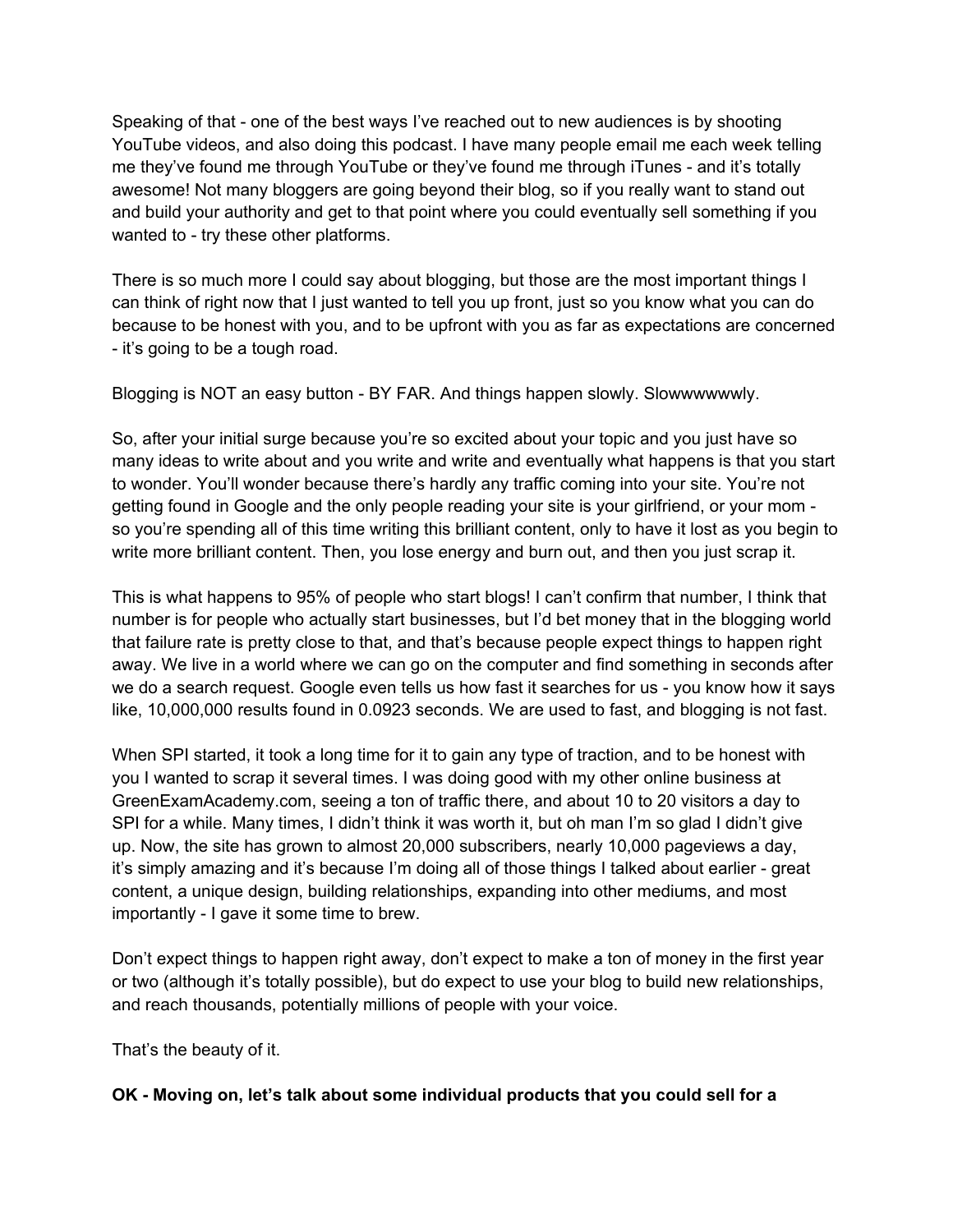## **passive income, either from your blog or "launching platform", or even from a Pay Per Click advertisement if you were up to it.**

First, let's get into eBooks -

I love talking about eBooks because it's an eBook that sort of starting me on this path. And I wrote a free eBook detailing the entire process of the idea of your eBook, all the way to marketing and automating it, which you can get at http://www.ebooksthesmartway.com.

But, just to give you a low down on the process, here's what you can do:

Before you write an eBook, always mindmap it out. Mindmapping is a process of putting the ideas in your head, onto paper, in sort of a bubble diagram type way to show how things relate to each other, hierarchy and connectivity.

I use a tool called Mindmeister to mindmap, and I literally use this tool at least once a week to mind map a ton of different things, not just eBooks. (http://www.smartpassiveincome.com/ mindmaps)

What's nice about using a mindmap to write your eBook is that your eBook pretty much writes itself. You'll have to pickup eBookstheSmartWay to see a diagram of how this works, but once you have it all laid out in a bubble diagram form with all the hierarchies set, you can basically then transfer that into an outline of your eBook, with chapters, subchapters, sections, etc. - and you'll know exactly what you then have to expand on and write about to fill in your book.

Then, and here's a fantastic tip, once you have your outline / which pretty much looks like a table of contents - you can simply treat each individual chapter or section like a separate blog post, or article. This way, you can complete each piece one at a time, you don't need to go in order so you can start with the topics you know best, and then build off of that moment to finish the rest, and you can totally see, as you check off the parts of the book as you complete it, the entire book coming to life - the light at the end of the tunnel.

This is exactly how I created all of my different eBooks, but it helped me immensely when I created my very first eBook, because it was pretty much my guideline and inspiration for finishing it.

eBooks are typically in a PDF format, so after you write it in word or pages for mac, you'll have to convert it to a PDF document.

Now - security. This is something that always comes up when I talk about eBooks. People are always scared that people will steal their PDFs or share them - and the truth is, the honest truth is, they will. There is nothing you can do to fully 100% protect your eBook. There are things you can do to make it harder to steal, like password protect and things like that, but honestly I don't even do that because it's annoying to the people who actually buy the eBook and obtain it in an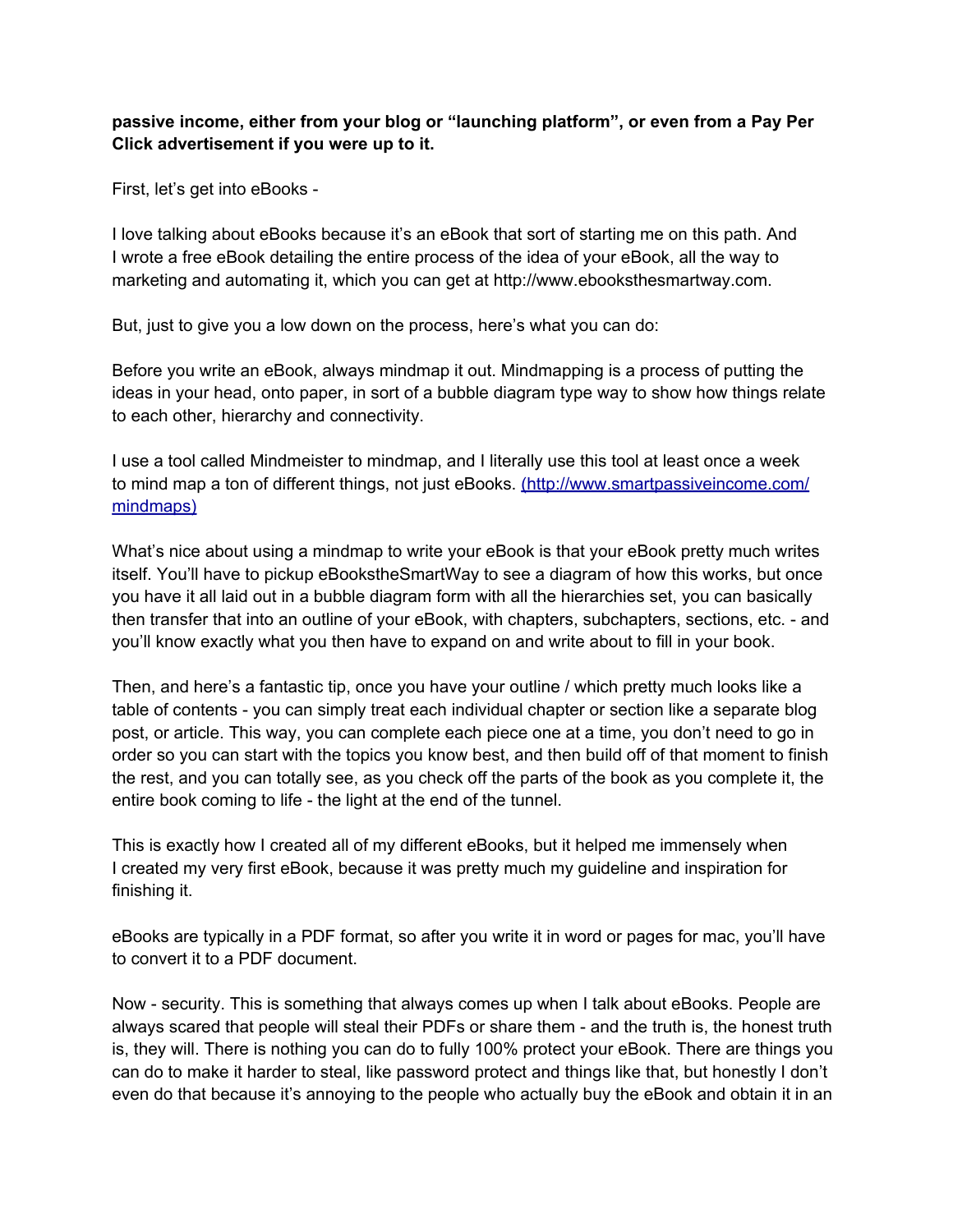#### honest way.

When we think of the music industry or movie industry, there's all this illegal stuff going on and file downloading and sharing, yet the industries are still thriving because there's plenty of people out there who honestly pay for stuff, as they should.

That's not to say we shouldn't be concerned about it, and really the best thing you can do is, both in the beginning of your eBook and at the end - just simply put a note telling the customer how hard you've worked on that guide and that if they'd like to share it or pass it along, to please consider sending them over to your sales page or homepage to obtain it, instead of just giving it away.

Some people don't know you're not supposed to give these away, or just don't think about it, so a simple note will do just the trick with them. Plus, some people will actually pay you after they've obtained the book for free. This is a true story that happened to me, someone paid for my LEED guide and then later responses to one of the automated emails that the customer gets during the purchasing process, and he told me that he obtained the eBook for free from a friend, but felt that I helped him out so much, that he had to pay me for it. I thought that was really cool, and of course it made me feel good about the product I put out.

So, those are my thoughts on piracy and security.

Next, as far as selling your digital product - and this goes not only for eBooks but for anything else, like videos or software, etc. - there are a number of ways you can automate the buying and delivering process, but I recommend checking out http://www.e-junkie.com.

For \$5 a month (and actually they have a free 14 day trial) - you can have them host your files, which means you upload your eBook or whatever onto their server, and you can generate a link that will take customers to a shopping cart for that specific product and AUTOMATICALLY DELIVERS...let me say that again, automatically delivers the product to the customer immediately after purchase.

This is such a beautiful thing, because once you set this up, you have the ability to make mon[e](http://www.google.com/url?q=http%3A%2F%2Fe-junkie.com&sa=D&sntz=1&usg=AFQjCNGKPFytBRjCo0jy7adaShVmAZ1WaQ)y 24/7 without you ever having to do anything. I use e-j[unkie.co](http://www.google.com/url?q=http%3A%2F%2Fe-junkie.com&sa=D&sntz=1&usg=AFQjCNGKPFytBRjCo0jy7adaShVmAZ1WaQ)m fo[r](http://www.google.com/url?q=http%3A%2F%2Fe-junkie.com&sa=D&sntz=1&usg=AFQjCNGKPFytBRjCo0jy7adaShVmAZ1WaQ) [my](http://www.google.com/url?q=http%3A%2F%2Fe-junkie.com&sa=D&sntz=1&usg=AFQjCNGKPFytBRjCo0jy7adaShVmAZ1WaQ) eBooks at GreenExamAcademy.com, and it's awesome and it's exactly why I can work just 2 hours an entire month but still generate thousands of dollars from this site. Now, those 2 hours are there because I do, every once and a while, have to answer emails and stuff like that, but yeah - that's a pretty passive income right there. E-junkie is the payment gateway, I guess you could say, and you still need a payment processor such as Paypal, or Google Checkout or Authorize.net to go along with it, just so you know. Again, the details about this entire process can be found at eBooksthesmartway.com.

Another platform you could sell your digital product on is Clickbank.com. Now - clickbank.com's fees are a bit higher. I think it's like 40 bucks to join, and then you pay like  $7\% + $1$  per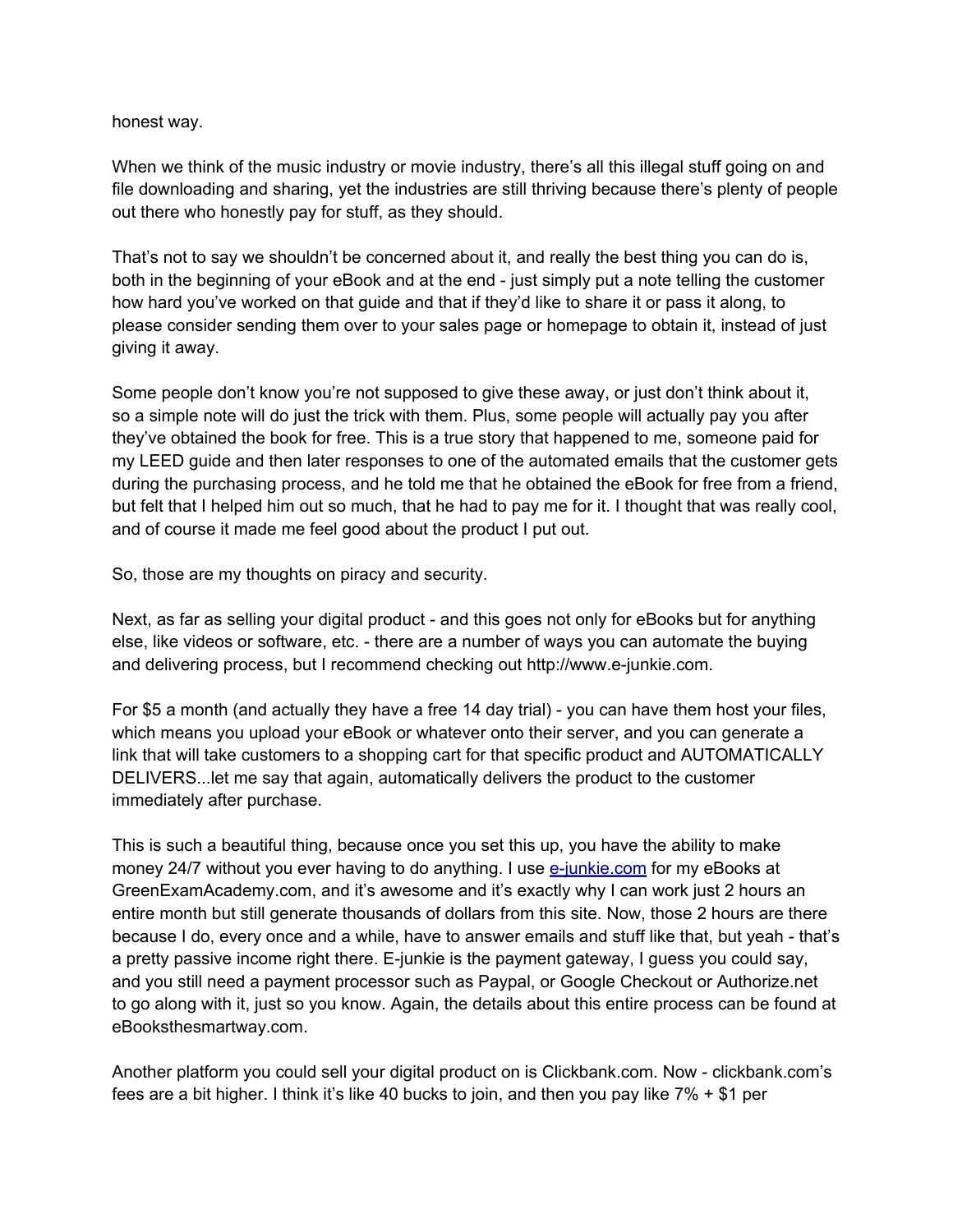transaction, which is a pretty hefty fee (e-junkie has no per transaction fee), but, what you're paying for here is ease of use and also the affiliate program. Clickbank is famous for it's affiliate program and it's hundreds of thousands of people who are signed up for Clickbank just to look for products to become an affiliate for. You have the potential to get thousands of people helping to promote your product for you, and yes you'll have to pay them a commission but it's worth it because they are your sales force, helping you to reach people and sell to customers you wouldn't have normally reached.

E-junkie has an affiliate program as well, but it doesn't have the network of affiliates that clickbank has, and you basically have to sign up affiliates or find them on your own. Plus, Clickbank takes care of all the affiliate payments and commissions, while with e-junkie you have to do it all manually yourself at the end of each month.

Oh, and one more thing, you don't upload any products to clickbank, you have to house them on your own server and deliver them on a page on your site that people reach after making a purchase.

Just some pros and cons with each, but they are both pretty good for selling something like an eBook.

On top of that, you could sell audio as well. Like I said, I was widly successful selling my first study guide eBook on GreenExamAcademy, but then when I had an audio version created and sold those both together - it took it to a whole new level.

Much like how the design of the eBook is important, the audio quality of whatever audio you're selling is just as, if not even more important. A great sound will go a long way - it'll hold people's attention for longer, it won't annoy people, and it'll make it seem like there's so much more value in the product, which will help justify your pricepoint.

Funny story, when the suggestion to create an audio guide for my eBook was given to me in a mastermind group, I was quick to jump on the opportunity but I decided to give it a shot and try to record it myself. I got about one-quarter of the way through the thing - about 25 pages worth and 45 minutes of audio - and seriously it was some of the most terrible audio you could ever hear. I didn't have the right equipment, I was just way to loud in some spots and way to soft in others, the quality was poor and my voice, I felt was just not fun to listen to. I hope that's changed now that I have some experience behind the mic - I think it has or else you wouldn't still be listening in this far in this episode, but, it had even more ums and likes and weird pauses than I do now.

Overall it was crappy and I'm glad I just deleted that audio and finally bit the bullet and paid a professional to do it. I hired a woman named Trish from VoiceoversbyTrish.com - found her through Elance actually - but she was amazing. Cranked it out in 2 weeks and the quality was superb. Sold that thing like hotcakes and made up for the \$1400 pricepoint within 2 days. It was awesome. (It sold well on the front end, but I also send an email to my existing eBook